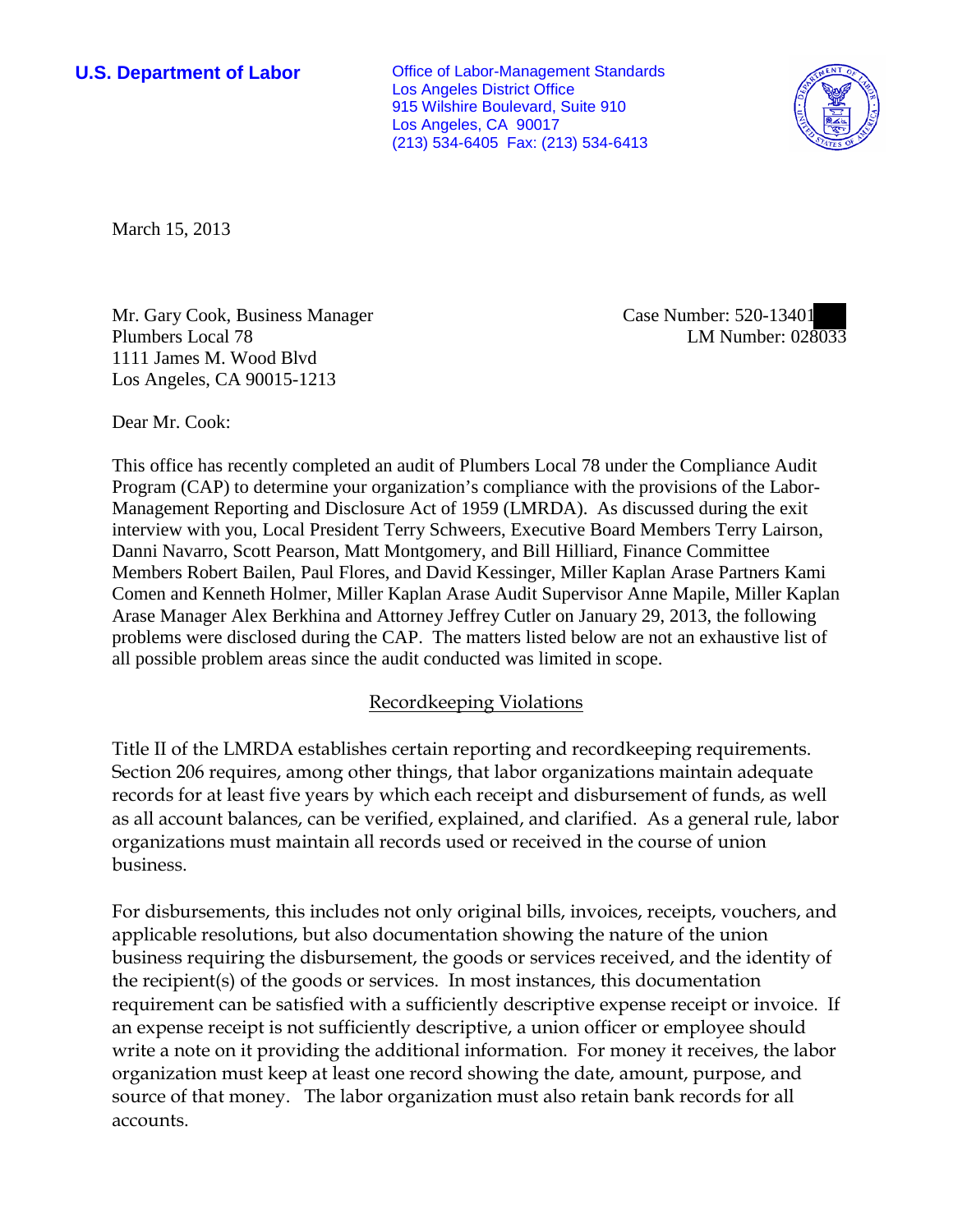The audit of Local 78's 2011 records revealed the following recordkeeping violations:

## 1. General Reimbursed and Credit Card Expenses

Local 78 did not retain adequate documentation for reimbursed expenses and credit card expenses incurred by Business Manager Gary Cook totaling at least \$2,872.63. For example, purchases for some restaurant meals, beverages, and union equipment, using the union's credit card lacked supporting documentation detailing the purpose of the expenditures and the nature of the union business to which they pertained.

As previously noted above, labor organizations must retain original receipts, bills, and vouchers for all disbursements. The president and treasurer (or corresponding principal officers) of your union, who are required to sign your union's LM report, are responsible for properly maintaining union records.

### 2. Meal Expenses

Local 78 did not require Business Manager Gary Cook to submit itemized receipts for meal expenses totaling at least \$1,986.74. The union must maintain itemized receipts provided by restaurants to officers and employees. These itemized receipts are necessary to determine if such disbursements are for union business purposes and to sufficiently fulfill the recordkeeping requirement of LMRDA Section 206.

Local 78 records of meal expenses did not always include written explanations of union business conducted or the names and titles of the persons incurring the restaurant charges. For example, various restaurant expenses incurred by Business Manager Gary Cook, including, but not limited to expenditures at Yard House, ESPN Zone, Pacific Dinning Car, El Patio, Oliva Trattoria, Marriott Restaurant-LA Live, Denny's, Chicago for Ribs, King's Fish House, La Serenata, Fleming's, etc. lacked the descriptive details to substantiate the union business to which they pertained. Union records of meal expenses must include written explanations of the union business conducted and the full names and titles of all persons who incurred the restaurant charges. Also, the records retained must identify the names of the restaurants where the officers or employees incurred meal expenses.

### 3. Information not Recorded in Meeting Minutes

During the audit, former Bookkeeper Dora Todd advised OLMS that the executive board and membership authorized and/or approved local expenses at its monthly meetings. Article VI, Section 6, of Local 78 Constitution and Bylaws requires that "[n]o expenditure of money shall be made without recommendation from the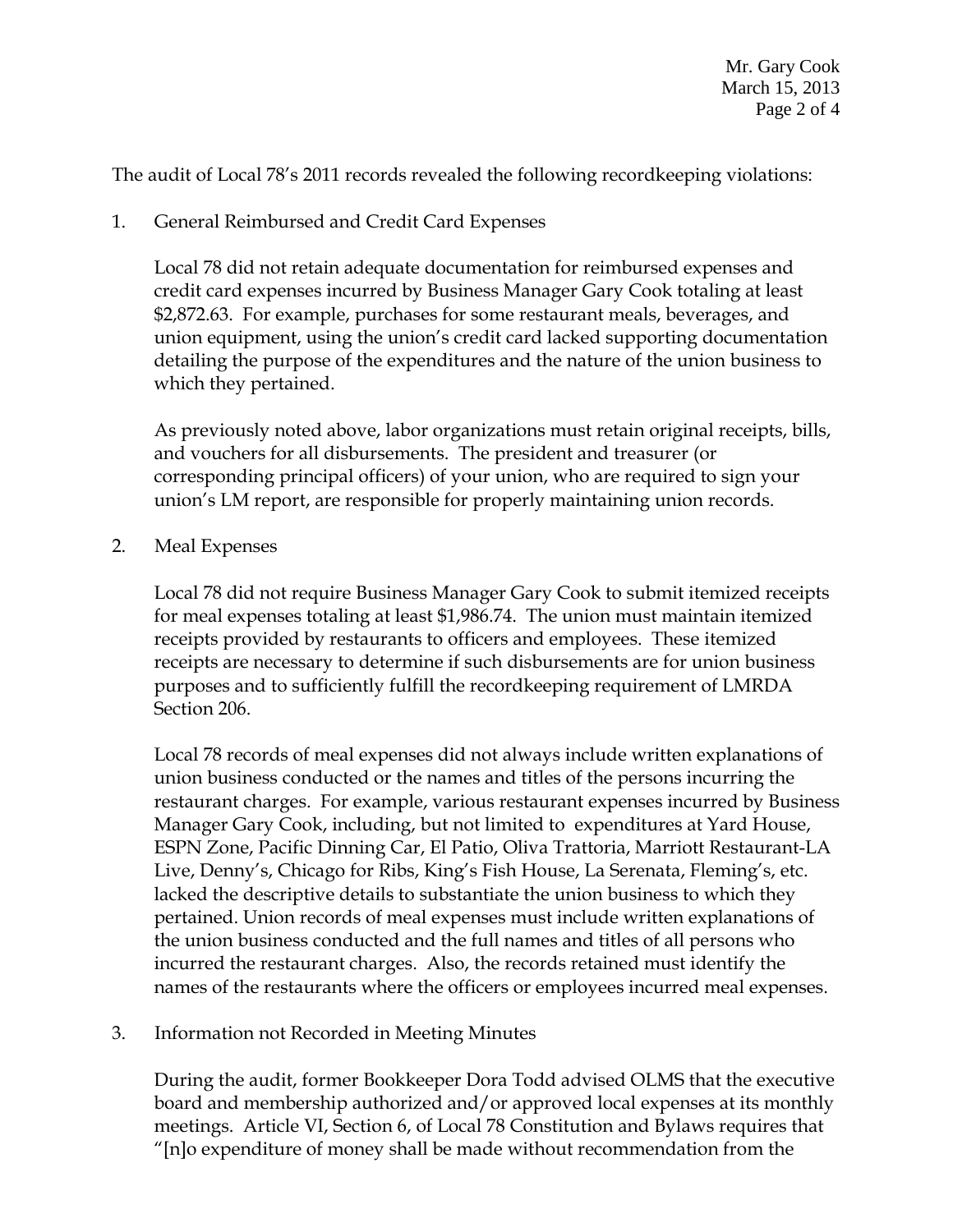Executive Board with the approval of the Local Union except as otherwise provided for in these By-Laws and/or the U.A. Constitution. " However, the minutes of the meeting do not contain any reference to the expenditures mentioned above. Minutes of all membership or executive board meetings must report any disbursement authorizations made at those meetings

Based on your assurance that Local 78 will retain adequate documentation in the future, OLMS will take no further enforcement action at this time regarding the above violations.

# Reporting Violations

The audit disclosed a violation of LMRDA Section 201(b), which requires labor organizations to file annual financial reports accurately disclosing their financial condition and operations. The Labor Organization Annual Report Form LM-2 filed by Local 78 for fiscal year ending December 31, 2011, was deficient in that or deficient in the following area:

1. Disbursements to Officers and Employees

Local 78 did not include some reimbursements to Business Manager Gary Cook totaling at least \$2,872.63 in Schedule 11 (All Officers and Disbursements to Officers) and Schedule 12 (Disbursements to Employees). It appears that the local erroneously reported these payments in Schedules 15 through 19.

The union must report in Column F of Schedules 11 and 12 (Disbursements for Official Business) direct disbursements to officers and employees for reimbursement of expenses they incurred while conducting union business. In addition, the union must report in Column F of Schedules 11 and 12 indirect disbursements made to another party (such as a credit card company) for business expenses union personnel incur. However, the union must report in Schedules 15 through 19 indirect disbursements for business expenses union personnel incur for transportation by public carrier (such as an airline) and for temporary lodging expenses while traveling on union business. The union must report in Column G (Other Disbursements) of Schedules 11 and 12 any direct or indirect disbursements to union personnel for expenses not necessary for conducting union business.

2. Failure to File Bylaws

The audit disclosed a violation of LMRDA Section 201(a), which requires that a union submit a copy of its revised constitution and bylaws with its LM report when it makes changes to its constitution or bylaws. Local 78 amended its